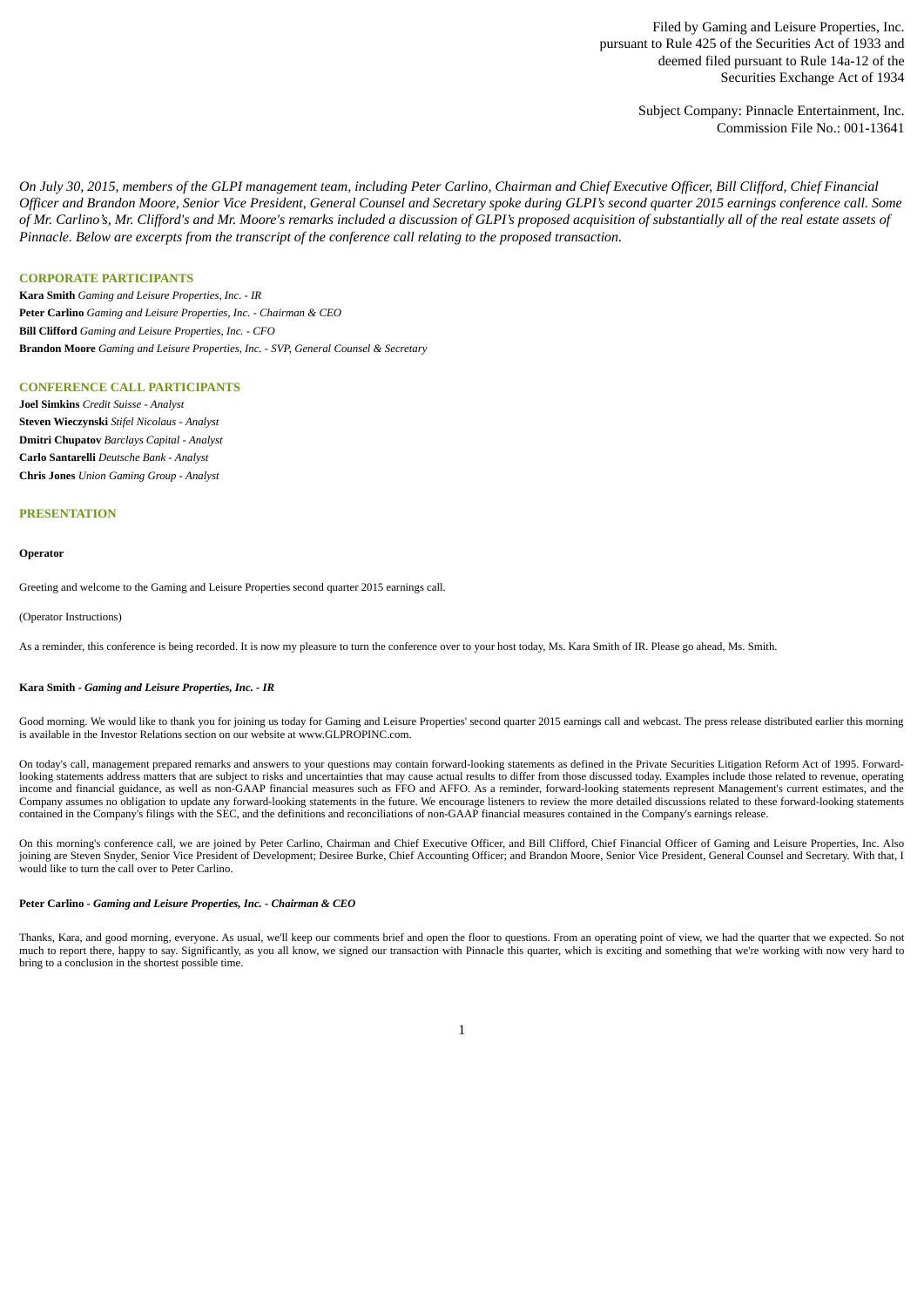I would report that this whole process has been kicked off very positively with Pinnacle. They have been terrific to work with, and I think we are completely aligned in getting to the goal in the shortest possible time. I noted that Pinnacle announced a great quarter. They, I gather, are going to be following us at -- I was going to say 10.00 -- 7.00, it kills me, their time. That's more ambitious than I think we'd want to do here, but to talk about the quarter they had, which was really terrific. So very pleased with what has happened there.

We remain focused, obviously. That's priority one, two, and three. But business is ongoing and we are still open for business as we look ahead. So with that, I am going to -- unless Bill, you have -no, okay. Then let's just get straight to your questions. Operator?

## **QUESTION AND ANSWER**

#### **Operator**

Thank you.

(Operator Instructions)

Our first question comes from Joel Simkins with Credit Suisse.

# **Joel Simkins** *- Credit Suisse - Analyst*

This might be the quickest call in, I think, in gaming industry history. (Laughter)

# **Peter Carlino** *- Gaming and Leisure Properties, Inc. - Chairman & CEO*

We [were] expecting that. Go ahead, Joel.

## **Joel Simkins** *- Credit Suisse - Analyst*

Obviously, back in your former lives at [Penn], you made a very nice purchase of the [M]. I think back then you did a little bit of leap of faith that the regional -- or that the locals market was going to get better. It does seem like, at least based upon [Boyd's] results, that market's continuing to recover steadily. There's obviously a number of assets held by private companies, folks that might need some capital. Peter, what's your take on the Las Vegas locals market at this point? Is the recovery real, and is this something, [Mark], you would take a deeper look at?

## **Peter Carlino** *- Gaming and Leisure Properties, Inc. - Chairman & CEO*

Goodness, Joel. You see that, and are focused more broadly on that everyday than even we are. I think the results are clearly there. The locals market has improved dramatically, and that's certainly been the experience at Penn experience at M, which by the way I think, from a Penn point of view is pretty exciting as they look at the [Trop] transaction. As a shareholder I feel very positive about that, a small commercial in for Penn. I get the sense that pretty much across the board, regional and local markets are doing better.

## **Bill Clifford** *- Gaming and Leisure Properties, Inc. - CFO*

I mean Las Vegas is also -- the construction -- housing construction is starting to pick back up. Not anywhere near what it was at the peak, but you are at least starting to see construction jobs, new homes getting built, obviously the two projects announced on the strip, the [Genten] project, which to my understanding is ground-breaking, is going to create some good jobs in town. Then just the concept of they're still next to California. So at the end of the day, the migration of people's return to Las Vegas. So I don't know that it will hit -- I don't know that we can exactly say Las Vegas is back to the glory days, but it's certainly come out of -- certainly on the way up.

#### **Joel Simkins** *- Credit Suisse - Analyst*

Thanks, guys. I am all set.

#### **Peter Carlino** *- Gaming and Leisure Properties, Inc. - Chairman & CEO*

Thanks.

### **Operator**

Thank you. Our next question comes from Steven Wieczynski with Stifel. Please proceed with your question.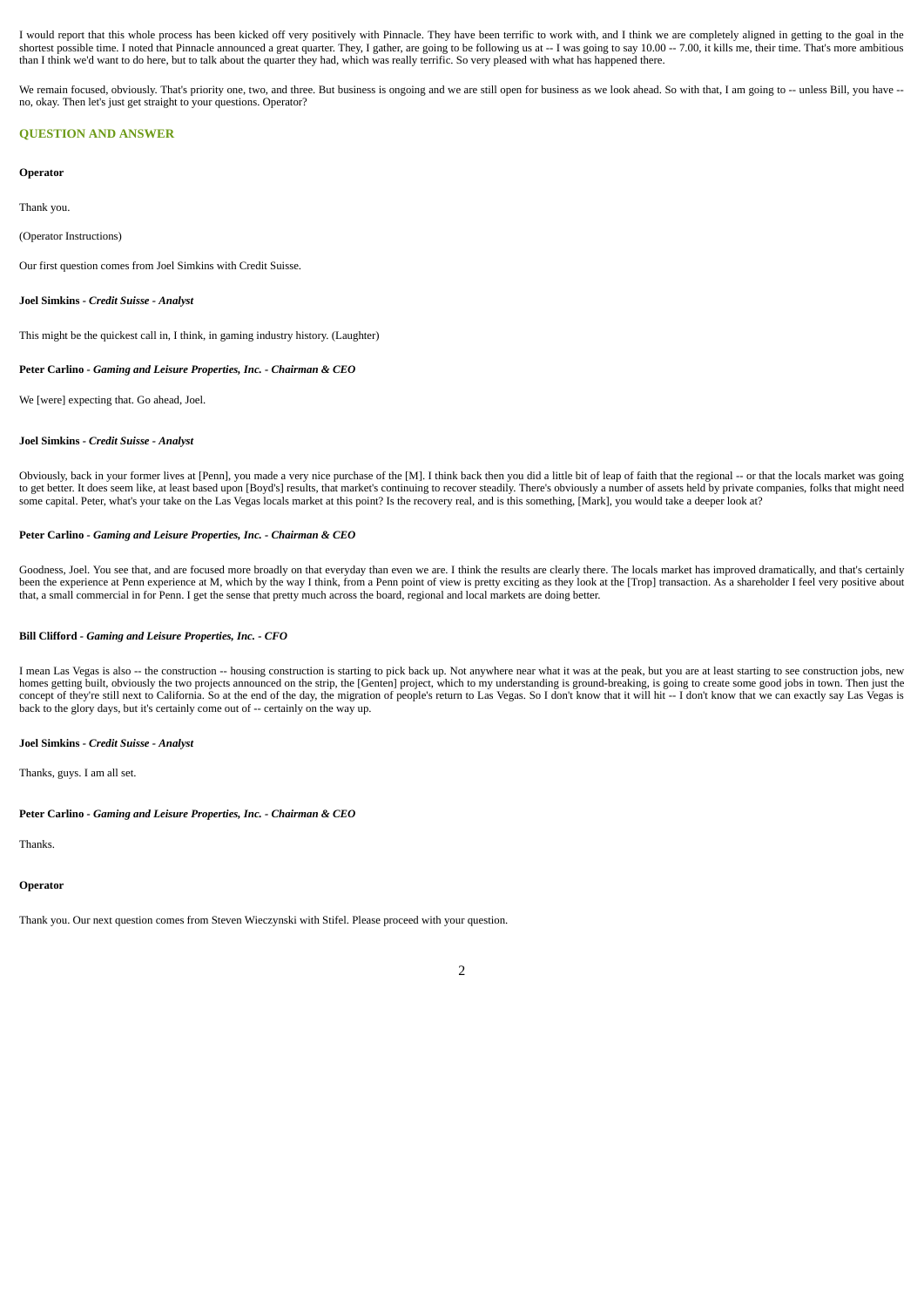## **Steven Wieczynski** *- Stifel Nicolaus - Analyst*

Good morning, guys. Bill, first question for you, I guess. On the guidance, the updated guidance, I want to get something clear. Does the new guidance -- I know you called out, does not include deal-related costs going forward, but the EBITDA number for the full year, does that -- that does include costs from the second quarter, is that correct?

## **Bill Clifford** *- Gaming and Leisure Properties, Inc. - CFO*

That's correct.

#### **Steven Wieczynski** *- Stifel Nicolaus - Analyst*

So you essentially would have been raising guidance without the second quarter cost from the deal?

## **Bill Clifford** *- Gaming and Leisure Properties, Inc. - CFO*

Yes, that's correct.

## **Steven Wieczynski** *- Stifel Nicolaus - Analyst*

Got you. Then second, given where the equity is kind of traded since you announced this transaction, I was wondering if you guys thought about any way to maybe do something to push the equity a little bit higher, basically trying to come up with something where you potentially use less debt -- excuse me, more debt and less equity for this deal, given where your equity price is today?

# **Bill Clifford** *- Gaming and Leisure Properties, Inc. - CFO*

You know, I think clearly we would be happier if our stock price was higher. I don't think there is any shock to that statement. I think at the end of the day, we recognize going forward that we need to have a conservative balance sheet, and we will have to be in a position to be able to do big transactions. Doing big transactions from a higher leverage point, we think, for the future is not going to be conducive to getting there.

At the end of the day clearly it's our view and it's our commitment to keep the leverage at 5.5 times. So for now, it's not really up for negotiation. However, facts and circumstances change. I am not saying we would never do that, but as far as plan A, B, and C, all involve us raising the amount of equity that we have indicated we are going to.

### **Peter Carlino** *- Gaming and Leisure Properties, Inc. - Chairman & CEO*

Look, it's a long road. These are very early days, so we are scarcely in panic mode. This is fine. We understand, I think, what's going on in the market. I think we just have to play this thing out and let time mature the situation. But Bill's answer is one I would stand by as well.

### **Steven Wieczynski** *- Stifel Nicolaus - Analyst*

Okay. Great. Thanks guys, appreciate the color.

#### **Operator**

Thank you. Our next question comes from Dmitri [Chupatov] with Barclays. Please proceed with your question.

#### **Dmitri Chupatov** *- Barclays Capital - Analyst*

Hi, everyone. Could you just start by walking us through what needs to happen from now until close? I think we covered it on the last call, but beyond just shareholder vote, equity and debt deals, is there anything else that we are missing, and if you can give us any color on expected timing, that would be helpful.

## **Peter Carlino** *- Gaming and Leisure Properties, Inc. - Chairman & CEO*

Brandon, you want to speak to that?

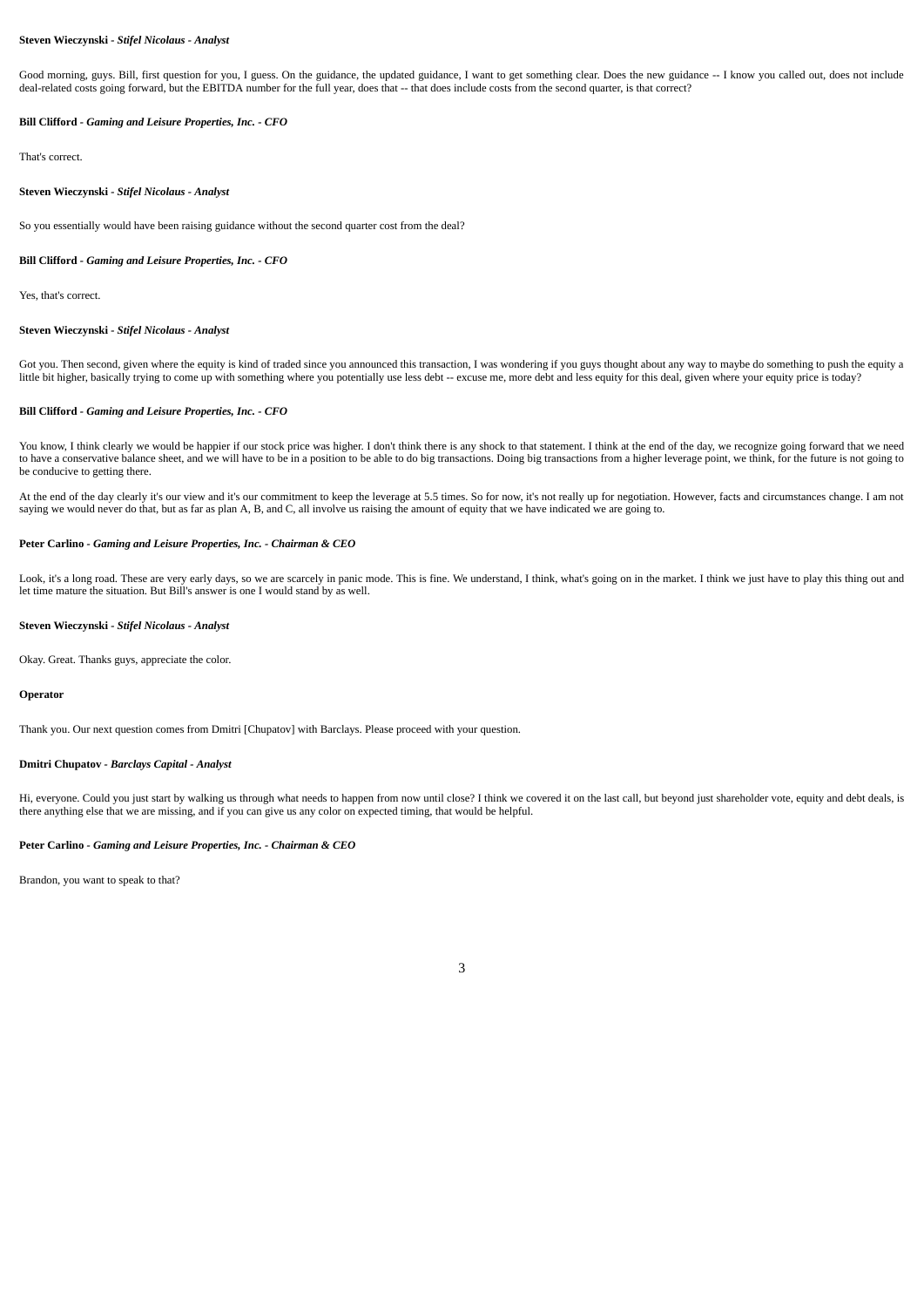## **Brandon Moore** *- Gaming and Leisure Properties, Inc. - SVP, General Counsel & Secretary*

Sure. I think outside of the SEC process and the shareholder meeting, registration statement, the debt and equity that you talked about, only thing I would highlight would be the gaming approval that Pinnacle will need in many states, and we will need in a few states, and that process has already started. Great. That's helpful. Prior to the deal closing, are there any restrictions on you pursuing other sorts of transaction, be it a one-off or larger portfolio deals? No restrictions, other than what you might have seen in the transaction documents that would be implicated if we were trying to do something that would make this deal materially more difficult to close. But nothing specific that would prevent us from pursuing another transaction.

## **Dmitri Chupatov** *- Barclays Capital - Analyst*

That's really helpful. Thanks.

## **Operator**

## (Operator Instructions)

Our next question comes from Carlo Santarelli with Deutsche Bank. Please proceed with your question.

#### **Carlo Santarelli** *- Deutsche Bank - Analyst*

Hey, guys. Just more of a technical question, as it pertains to transaction and structure and, obviously, the compensation of the Pinnacle shareholders. Obviously, there is break up fee in the language. Is there any other kind of language around the [GOPUI] share price and moves within a certain band that we need to be aware of?

#### **Bill Clifford** *- Gaming and Leisure Properties, Inc. - CFO*

No. It's a fixed ratio, 0.85, there's no collars.

## **Carlo Santarelli** *- Deutsche Bank - Analyst*

Okay. Great. Thank you, Bill. That's all for me.

### **Operator**

Our next question comes from Chris Jones with Union Gaming. Please proceed with your question.

#### **Chris Jones** *- Union Gaming Group - Analyst*

Two quick questions. First, when you contemplate, as we contemplate the merger between Pinnacle -- or this deal, how should we look at the TRS, the taxable REIT subsidiary, there going forward, and whether or not you are going to continue to focus on that and what might ultimately fall in there? Then, secondly, as you go through the gaming approval process, are there certain states that at this point that are probably off limits, if you will, from GLPI buying, given that you are going to have a very significant position in those states? I'm looking at states like Missouri and such. Thank you.

## **Bill Clifford** *- Gaming and Leisure Properties, Inc. - CFO*

I will address TRS and maybe Brandon can address the other issue. The relative -- there's no impact on the TRS with this transaction, other than our TRS becomes a smaller percentage of our total assets. There is no contemplated assets from the Pinnacle transaction that would get into our TRS, it's all [readable] property.

So there's -- relative to our focus, we are going to maintain the same focus on the operating -- on the team that we've got, doing a very credible job, very happy with the performance for Prairieville and Baton Rouge. They're small properties. One is in Baton Rouge and the other one is in Prairieville. But I think, really, this transaction is not going to have any impact on the TRS.

## **Chris Jones** *- Union Gaming Group - Analyst*

Thank you.

**Peter Carlino** *- Gaming and Leisure Properties, Inc. - Chairman & CEO*

## $\overline{A}$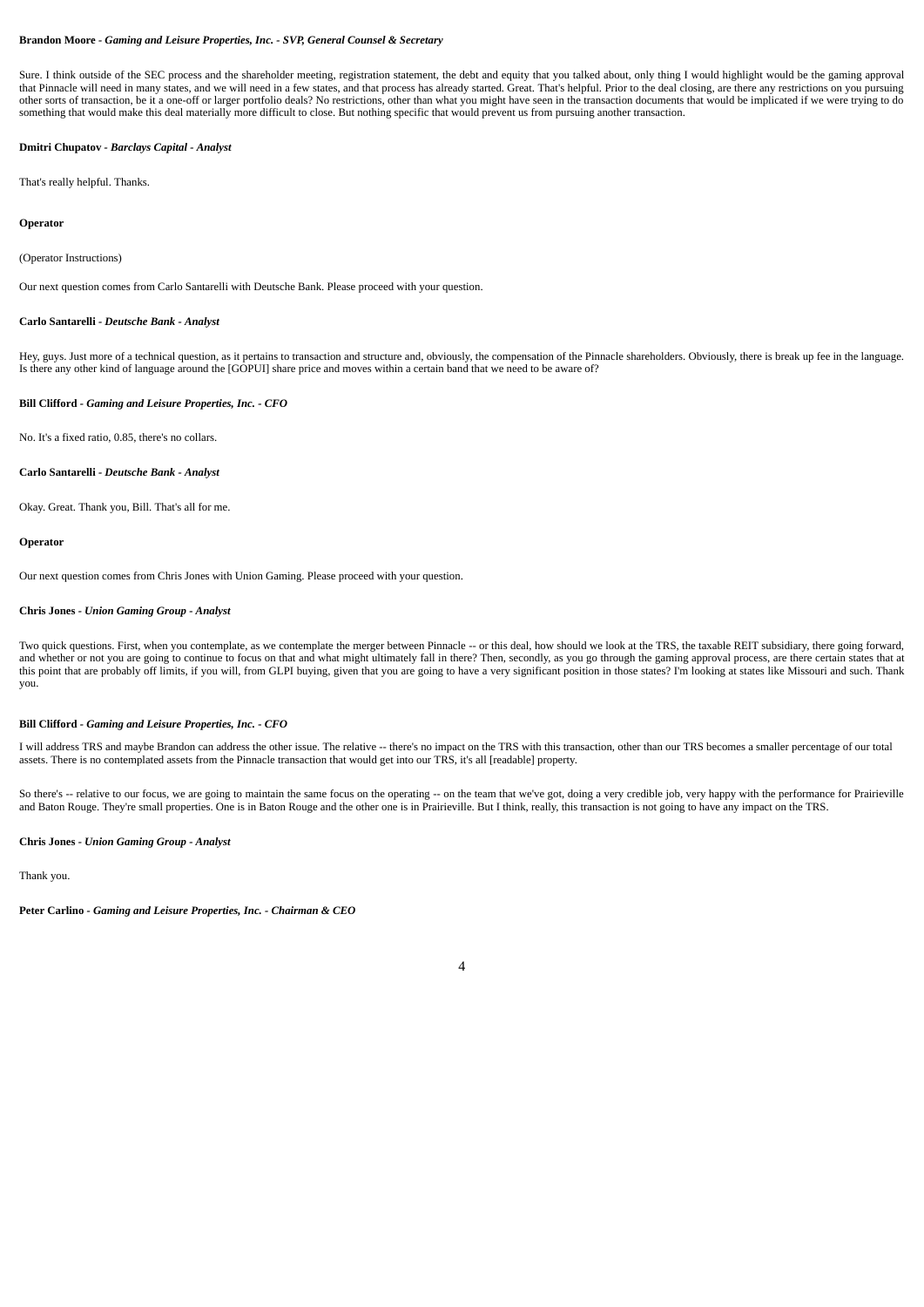Let me add that it's not our goal to build the TRS. It's not our core business. We are delighted we have those properties and that they're doing so well, but make no mistake, we're a triple net [REIT].

#### **Chris Jones** *- Union Gaming Group - Analyst*

With respect to the question on what I think really gets around concentration issues in states like Missouri, it is our belief and expectation that as triple net [read] and a passive landlord, those issues should not be implicated if we should desire to purchase additional properties in Missouri or other states, and we'll obviously work closely with state regulators and, if necessary, the FTC, but we feel as though our structure is one that would permit us to open additional properties in Missouri as well as other states. Great. Thank you.

## **Operator**

Thank you. At this time, I would like to turn the call back over to Mr. Peter Carlino for closing comments.

#### **Peter Carlino** *- Gaming and Leisure Properties, Inc. - Chairman & CEO*

Well, this does set a record, a new record. We are kind of looking at our watches saying maybe this is the call that breaks the mold. I think we are in this about 16, not even 17, minutes yet, and that was expected. So, hopefully, we are going to continue to make great progress with our Pinnacle transaction between now and next quarter. Hope to have lots more to report, and I thank you all for dialing in.

#### **Bill Clifford** *- Gaming and Leisure Properties, Inc. - CFO*

Thank you.

# **Operator**

Thank you. This does conclude today's teleconference. You may disconnect your lines at this time, and have a great day.

## **Forward-Looking Statements**

This communication includes "forward-looking statements" within the meaning of Section 27A of the Securities Act and Section 21E of the Securities Exchange Act of 1934, as amended. These statements can be identified by the use of forward looking terminology such as "expects," "believes," "estimates," "intends," "may," "will," "should" or "anticipates" or the negative or other variation of these or similar words, or by discussions of future events, strategies or risks and uncertainties. Such forward looking statements are inherently subject to risks, uncertainties and assumptions about GLPI and its subsidiaries, including risks related to the following: the ability to receive, or delays in obtaining, the regulatory approvals required to own and/or operate its properties, or other delays or impediments to completing GLPI's planned acquisitions or projects (including successful resolution of outstanding litigation against the owners of the Meadows Racetrack & Casino); GLPI's ability to enter into definitive agreements with a third party operator for the Meadows Racetrack & Casino; the ultimate timing and outcome of the Company's proposed acquisition of substantially all of the real estate assets of Pinnacle Entertainment, Inc. ("Pinnacle"), including the Company's and Pinnacle's ability to obtain the financing and third party approvals and consents necessary to complete the acquisition; the ultimate outcome and results of integrating the assets to be acquired by the Company in the proposed transaction with Pinnacle; the effects of a transaction between GLPI and Pinnacle on each party, including the post-transaction impact on GLPI's financial condition, operating results, strategy and plans; GLPI's ability to maintain its status as a REIT; the availability of and the ability to identify suitable and attractive acquisition and development opportunities and the ability to acquire and lease those properties on favorable terms; our ability to access capital through debt and equity markets in amounts and at rates and costs acceptable to GLPI; changes in the U.S. tax law and other state, federal or local laws, whether or not specific to REITs or to the gaming or lodging industries; and other factors described in GLPI's Annual Report on Form 10-K for the year ended December 31, 2014, subsequent Quarterly Reports on Form 10-Q and Current Reports on Form 8-K as filed with the Securities and Exchange Commission. All subsequent written and oral forward looking statements attributable to GLPI or persons acting on GLPI's behalf are expressly qualified in their entirety by the cautionary statements included in this press release. GLPI undertakes no obligation to publicly update or revise any forward looking statements contained or incorporated by reference herein, whether as a result of new information, future events or otherwise, except as required by law. In light of these risks, uncertainties and assumptions, the forward looking events discussed in this press release may not occur.

## **Additional Information**

This communication does not constitute an offer to buy or solicitation of an offer to sell any securities. In connection with the

# 5